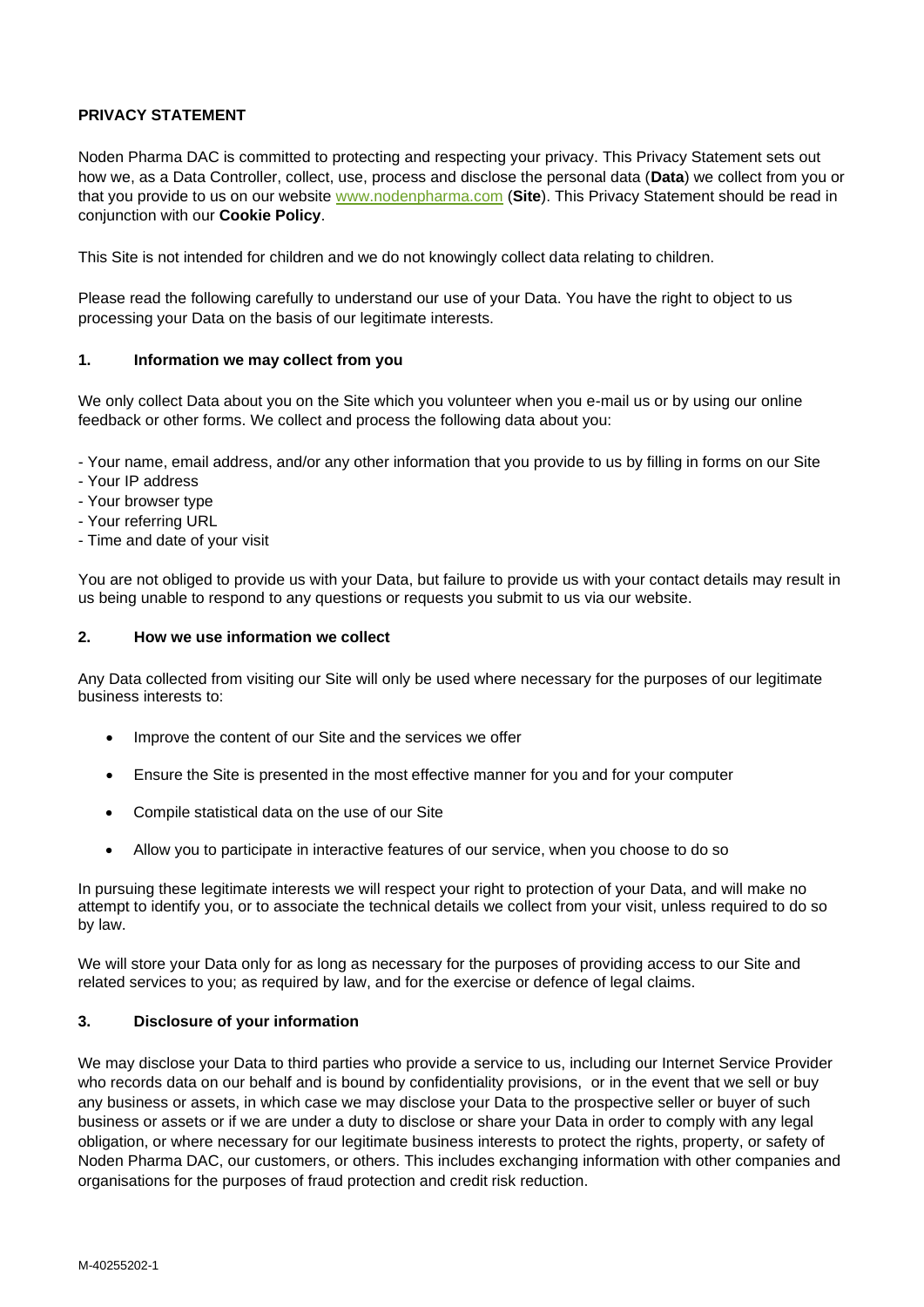The transmission of information via the Internet is not completely secure and may involve the transfer of Data to a third party outside of the European Economic Area (**EEA**). To the limited extent that it is necessary to transfer your Data outside of the EEA, we will ensure appropriate safeguards are in place to protect the privacy and integrity of such Data, including standard contractual clauses under Article 46.2 of the GDPR. Please contact us if you wish to obtain information concerning such safeguards (see Contact Us below).

## **4. Links to other sites**

Our Site may, from time to time, contain links to and from other websites. If you follow a link to any of those websites, please note that those websites have their own privacy policies and we do not accept any responsibility or liability for those policies. Please check those policies before you submit any Data to those websites.

## **5. Your rights**

You have the right to request access to, rectification, or erasure of your Data, or restriction of processing or object to processing of your Data, as well as the right to data portability. The following is a summary of what these rights involve:

- **The right of access** enables you to receive a copy of your Data.
- **The right to rectification** enables you to correct any inaccurate or incomplete Data.
- **The right to erasure** enables you to ask us to delete your Data in certain circumstances, for example where it is no longer necessary for us to process it or if you consider it is being unlawfully processed. Your request can be refused if the processing is necessary to comply with an EU or Irish legal obligation or for the exercise or defence of legal claims.
- **The right to restrict processing** enables you to ask us to halt the processing of your Data in certain circumstances, for example if you want us to verify its accuracy or our legitimate interests in processing it.
- **The right to object** enables you to object to your Data being processed on the basis of our legitimate interests (or those of a third party). We will stop such processing unless there are compelling legitimate grounds for the processing or the processing is necessary for the exercise or defence of legal claims. You also have the right to object to us processing your Data for direct marketing purposes.
- **The right to data portability** enables you to request us to transmit Data, that you provided to us, to a third party without hindrance, or to give you a copy of it so that you can transmit it to a third party.

Any requests to exercise your rights should be addressed to [customerservice@nodenpharma.com](mailto:customerservice@nodenpharma.com)[. W](mailto:info@nodenpharma.com)e will respond to yourrequest in writing, including by electronic means, or orally if requested, within one month of receipt of your request. We may request proof of identification to verify your request. We have the right to refuse your request if it is manifestly unfounded or excessive, or to the extent necessary for important objectives of general public interest.

You have the right to lodge a complaint with the Data Protection Authority, in particular in the Member State of your residence, place of work or place of an alleged infringement, if you consider that the processing of your Data infringes the GDPR.

## **6. Security and where we store your personal data**

We are committed to protecting the security of your Data. We use a variety of security technologies and procedures to help protect your Data from unauthorised access and use. As effective as modern security practices are, no physical or electronic security system is entirely secure. We cannot guarantee the complete security of our database, nor can we guarantee that information you supply will not be intercepted while being